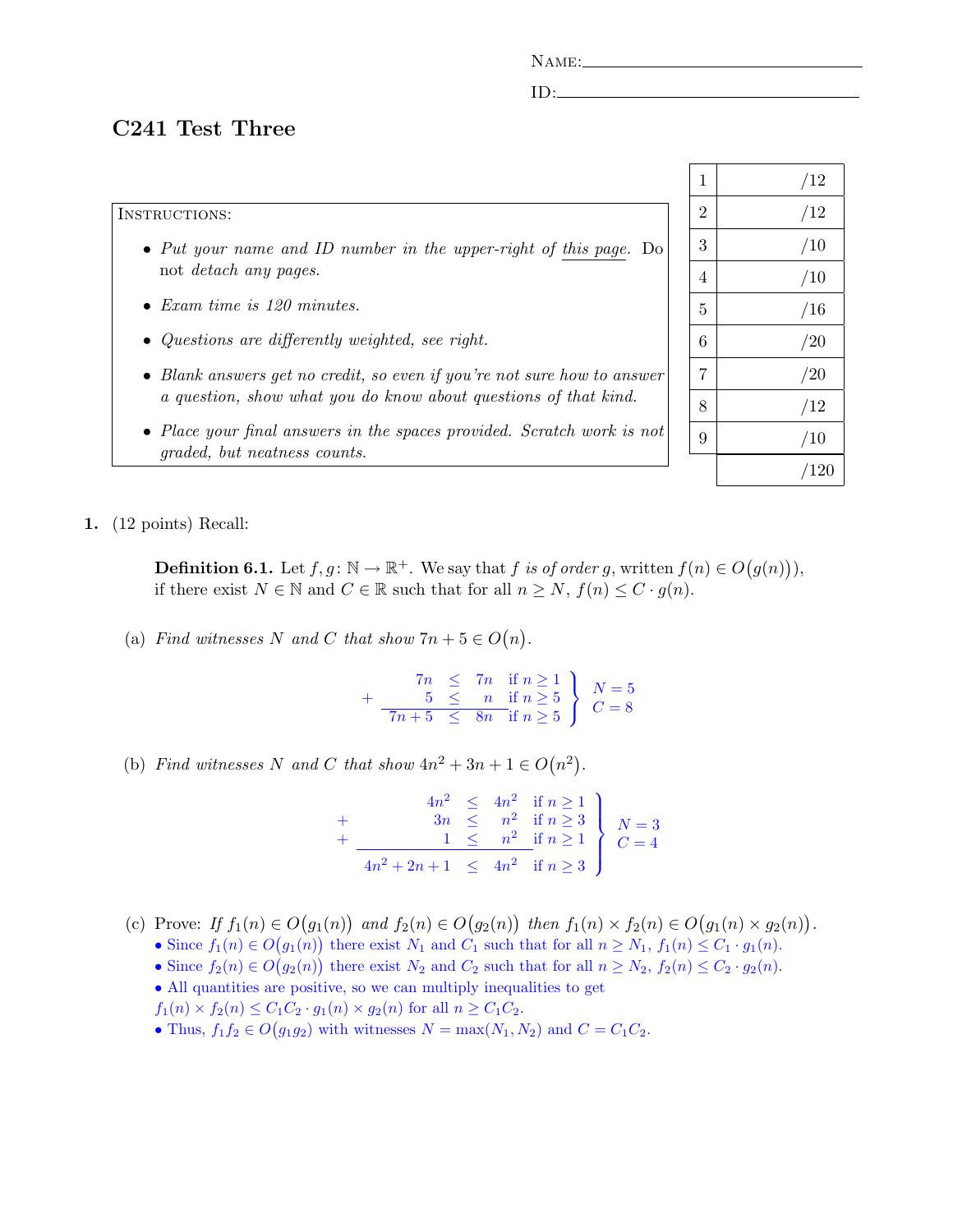2. (12 points) Analysis of recursive "divide and conquer" algorithms may yield recursive performance estimates like T, to the right. To show that  $T(n) \in O(n \log n)$ it is easier to restrict  $n$  to be a power of two:

 $T\colon\mathbb{W}\to\mathbb{R}$  $T(1) = a$ and for  $m > 1$ ,  $T(m) = 2 \cdot \left[ T(\frac{m}{2}) \right]$ 2  $\mathcal{L}$ i  $+\,mb$ 

Prove: For all  $n \in \mathbb{N}$ ,  $T(2^n) = 2^n(a + bn)$ .

(base case)

$$
T(2^0) = T(1) = a = 2^0 \cdot (a + 0 \cdot b)
$$

(INDUCTION STEP) Assume  $T(2^k) = 2^k(a + bk)$ . Then

$$
T(2^{k+1}) = 2\left[T(\frac{2^{k+1}}{2})\right] + 2^{k+1}b
$$
  
= 2\left[T(2^k)\right] + 2^{k+1}b  

$$
\stackrel{IH}{=} 2\left[2^k(a+bk)\right] + 2^{k+1}b
$$
  
= 2\left[2^ka + 2^kbk\right] + 2\cdot 2^k b  
= 2\left[2^ka + 2^kbk + 2^k b\right]  
= 2^{k+1}(a+b(k+1))

as needed. This completes the induction.  $\hfill \square$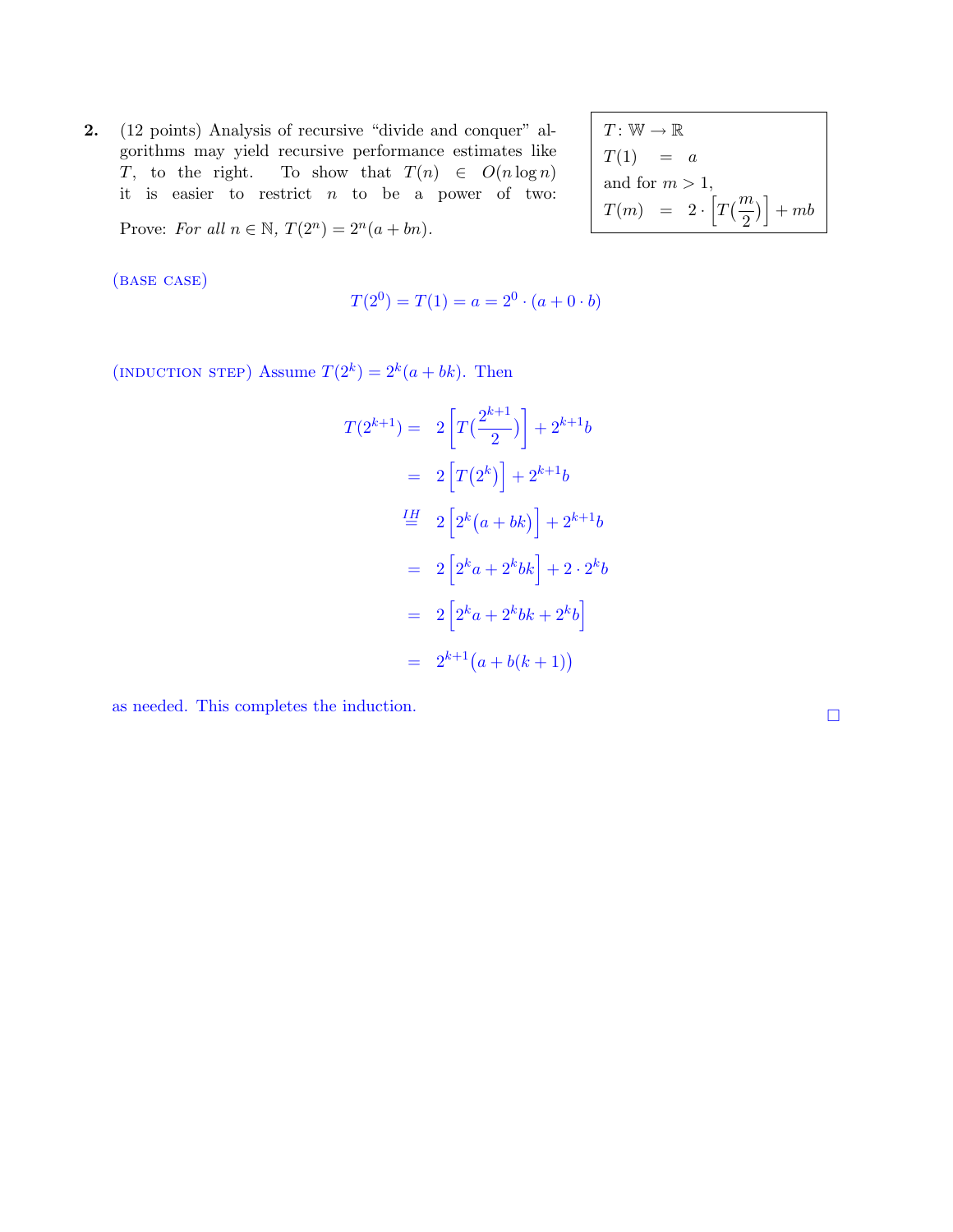- **3.** (10 points) Recall that a *substitution*,  $F\left[U_1,\ldots,U_n\right]$  $v_1$ , ...,  $v_n$  denotes the sentence obtained by simultaneously replacing all occurrences of variables  $v_i$  by the corresponding words  $U_i$  in formula  $F$ . For  $F \equiv x + (y - z) + wx$ , write the results of the following substitutions:
	- (a)  $F\begin{bmatrix} a,b\\x,y \end{bmatrix}$  $\equiv (a + (b - z) + wa$
	- (b)  $F\begin{bmatrix} b \\ a \end{bmatrix}$ q i  $\equiv (x + (y - z) + wx)$
	- (c)  $F\begin{bmatrix} y,b \\ x,y \end{bmatrix}$  $\equiv (y + (b - z) + wy)$
	- (d)  $F\begin{bmatrix} y \\ z \end{bmatrix}$  $\overline{x}$  $\lceil \int b$  $\hat{y}$ i  $\equiv (b + (b - z) + wb)$
	- (e)  $F\left[\left(y-w\right)\right]$  $\boldsymbol{x}$  $\lceil (y - z) \rceil$  $\omega$  $\Big] \equiv (y - (y - z)) + (y - z) + (y - z)(y - w)$
- 4. (10 points) Let A be the set of alphabetic characters,  $A = \{a, b, \ldots, z\}$  and let # and \$ be two operation symbols. Define a infix language in which
	- (a)  $\frac{1}{3}$  takes precedence over  $\frac{1}{3}$ ,
	- (b)  $\frac{1}{3}$  associates to the right, and
	- (c)  $\#$  associates to the left.

| $a \$ b \ c   # d  # e  #  f \$ |  |  |  |
|---------------------------------|--|--|--|
|---------------------------------|--|--|--|

For instance, a \$ b \$ c # d # e # f \$ g would be parsed as You may—but are not required to—use Backus-Naur notation (BNF).

| $F \in (A \cup \{\$\})^+$                           |
|-----------------------------------------------------|
| 1. $A \subseteq F$                                  |
| 2. $x \in A \land v \in F \Rightarrow x \$ v \in F$ |
| 3. nothing else                                     |
| $E \in (F \cup \{\#\})^+$                           |
| 1. $F \subseteq E$                                  |
| 2. $u \in E \land v \in F \Rightarrow u \# v \in F$ |
| 3. nothing else                                     |

$$
\begin{array}{c}\n\langle A \rangle & ::= \{ \mathsf{a}, \mathsf{b} \dots, \mathsf{z} \} \\
\langle F \rangle & ::= \langle A \rangle \\
\text{or} & ::= \langle A \rangle \# \langle F \rangle \\
\langle E \rangle & ::= \langle F \rangle \\
\therefore = \langle E \rangle \, \$ \langle F \rangle\n\end{array}
$$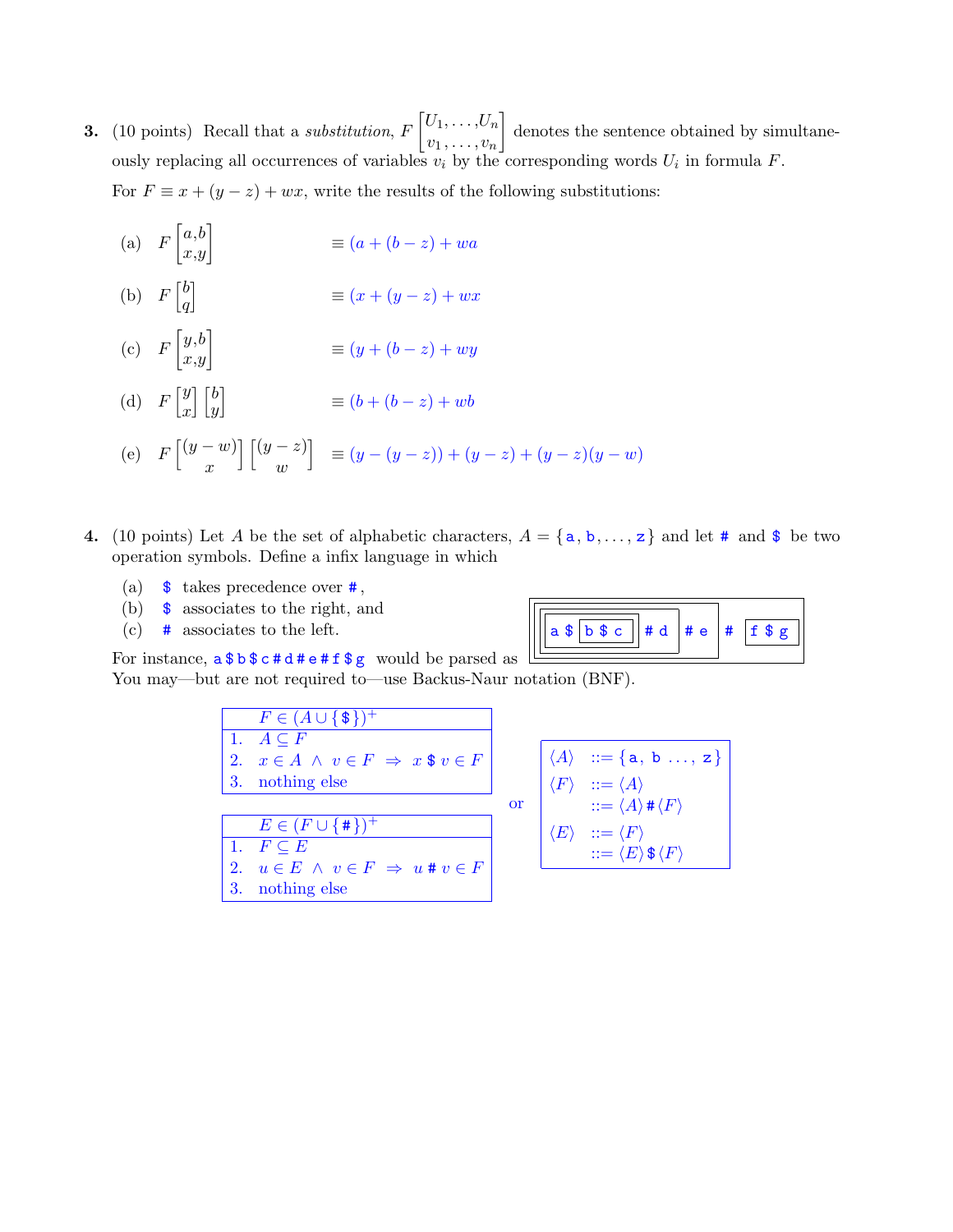5. (16 points) The language L and functions I, A, R and T, defined below, are the same as in Section 3.6.

|                                                     | $I: L \rightarrow L$                  | $R: L \rightarrow L$                               |
|-----------------------------------------------------|---------------------------------------|----------------------------------------------------|
|                                                     | 1. $I(\bullet) = \bullet$             | 1. $R(\bullet) = \bullet$                          |
| $L \subseteq \{\texttt{a}, \texttt{b}, \bullet\}^+$ | 2a. $I(au) = bI(u)$                   | 2a. $R(\mathbf{a}u) = A(R(u), \mathbf{a})$         |
| 1. $\bullet \in L$                                  | 2b. $I(\mathbf{b}u) = \mathbf{a}I(u)$ | 2b. $R(\mathbf{b}u) = A(R(u), \mathbf{b} \bullet)$ |
| 2a. $u \in L \Rightarrow \mathbf{a}u \in L$         |                                       |                                                    |
| 2b. $u \in L \Rightarrow \mathbf{b}u \in L$         | $A: L^2 \to L$                        | $T: L^2 \to L$                                     |
| 3. nothing else                                     | 1. $A(\bullet, v) = v$                | 1. $T(\bullet, v) = v$                             |
|                                                     | 2a. $A(bu, v) = bA(u, v)$             | 2a. $T(\mathbf{a}u, v) = T(u, \mathbf{a}v)$        |
|                                                     | 2b. $A(au, v) = aA(u, v)$             | 2b. $T(\mathbf{b}u, v) = T(u, \mathbf{b}v)$        |

(a) Indicate which of the following are true:



(b) Use structural induction to prove: For all  $u \in L$ ,  $A(u, \bullet) = u$ .

BASE CASE.  $A(\bullet, \bullet) \stackrel{A.1}{=} \bullet$ . INDUCTION: Assume  $IH \equiv A(u, \bullet) = u$ .

$$
A(\texttt{a} u, \bullet) \stackrel{A.2a}{=} \texttt{a} \; A(u, \bullet) \stackrel{IH}{=} \texttt{a} u
$$

Similarly, for bu,

$$
A(\mathtt{b} u, \bullet) \stackrel{A.2b}{=} \mathtt{b} \; A(u, \bullet) \stackrel{IH}{=} \mathtt{b} u
$$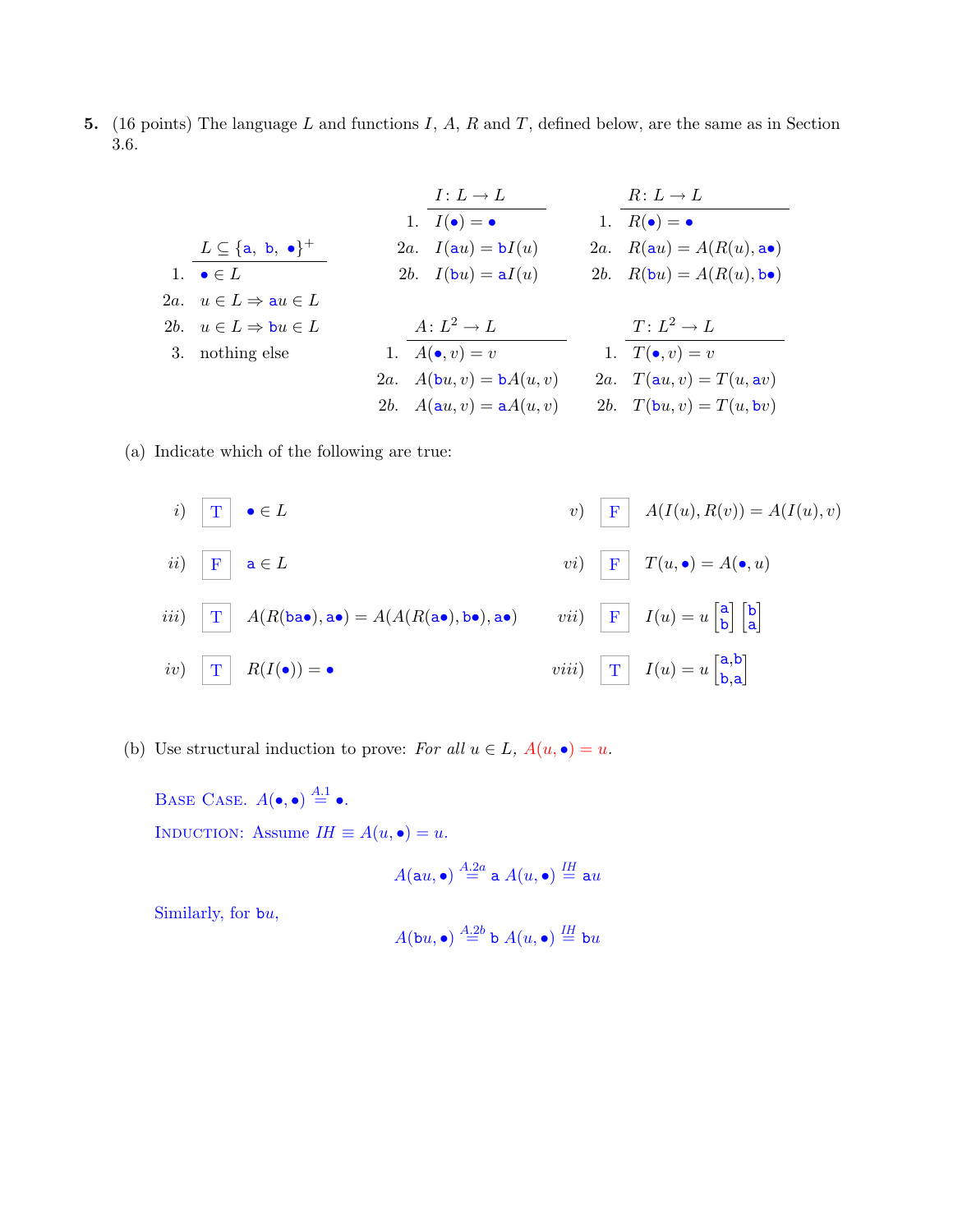6. (20 points) This question has four parts on this and the next page.

The *language* TREE, defined below, is a *symbolic representation* of binary tree structures.

TREE  $\subseteq \{N, L, (\, , \, )\}^+$ 1.  $L \in Tree$ 2. if  $t_1, t_2 \in \text{Tree then } (\mathbb{N}^t t_1^t t_2) \in \text{Tree}$ 3. nothing else

(a) Indicate which of these sentences are words in the language TREE?

| $(i)$ $\mid Y \mid L$ |                           | $(iv)$   N   (L) |                                                            |
|-----------------------|---------------------------|------------------|------------------------------------------------------------|
|                       | $(ii)$ $ Y $ (N L L)      |                  | $(v)$ $\vert N \vert$ (N N L)                              |
|                       | (iii) $ Y $ (N (N L L) L) |                  | (vi) $ Y $ (N (N L L) (N L (N L L)))                       |
|                       |                           |                  | (iii) $ N $ (N ((N L L)) L) (vii) $ N $ (N (N L L (N L)))) |

(b) The size of any word is be number of characters it contains. Fill in the missing information to define a recursive function size: TREE  $\rightarrow \mathbb{N}$  that gives the size of any word  $t \in \text{TREE}$ .

1. 
$$
size(L)
$$
 =  $\boxed{1}$   
2.  $size((N t_1 t_2)) = \boxed{3} + size(t_1) + size(\boxed{t_2}$ )

Full credit if you entered 1 instead of 3 above.

(c) The depth of a tree is defined to be one plus the length of the longest path from its root to a leaf. Define a recursive function depth: TREE  $\rightarrow \mathbb{N}$  that gives the depth of the tree it represents.

```
depth(L) = 1
depth( (N^t_1^t_2)) = 1 + max(depth(t_1), depth(t_2))
```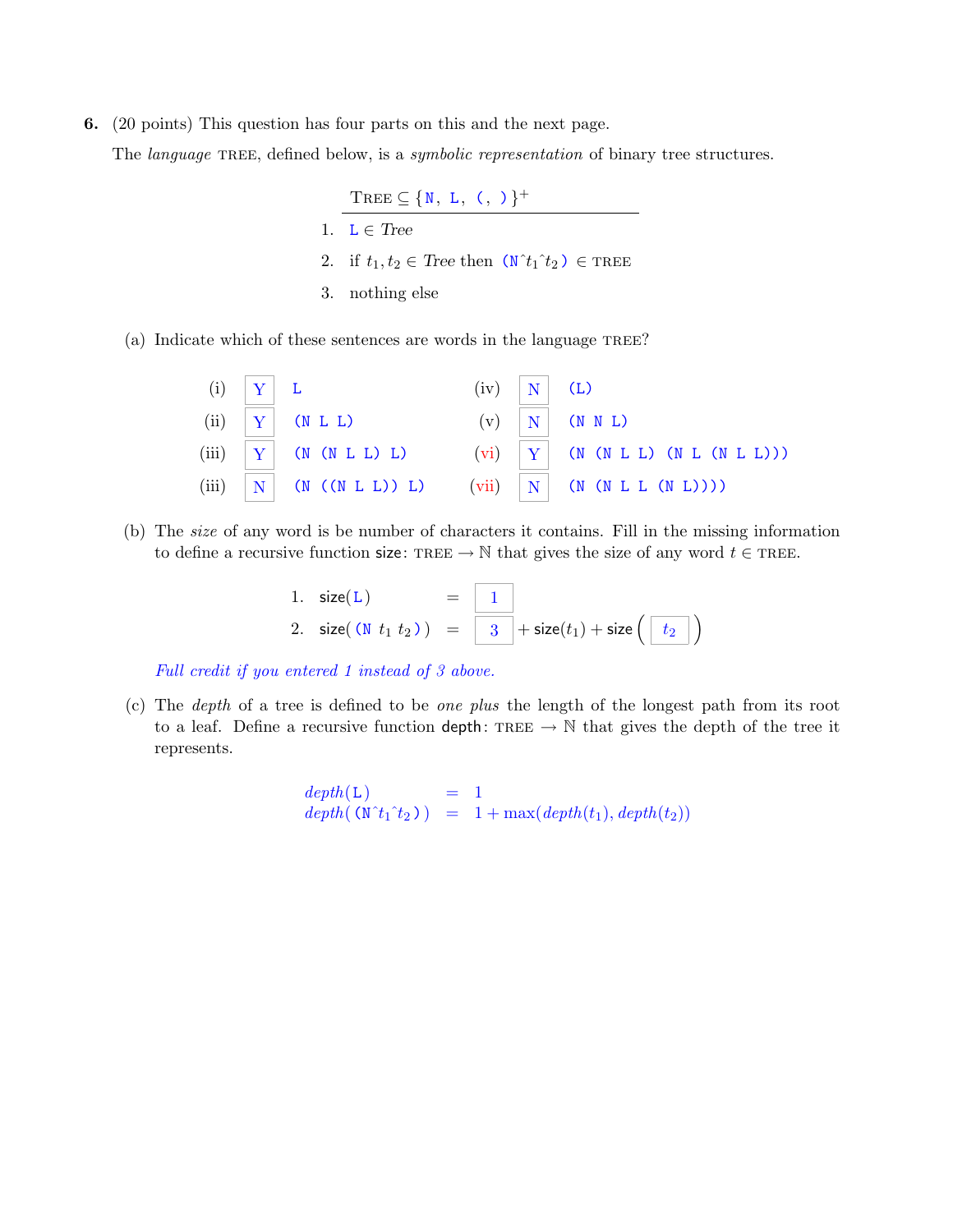(d) Prove by induction that the size of a TREE is exponential in its depth. That is, for some constant C, and for any  $t \in \text{FREE}, \text{size}(t) < C \cdot 2^d$ , where  $d = \text{depth}(t)$ .

comment. This is way too tricky to be a test question. Ample credit was given for any reasonable attempt. You had to answer parts (b) and (c) correctly to have much chance at a proof. If size(t) were defined to be the number of  $N$  s and  $L$  s, it is pretty easy to prove that  $\mathsf{size}(t) \leq 2^{\mathsf{depth}(t)} - 1$ . The purpose of C is to account for the parentheses. But the theorem as stated does not support an induction. Instead, one has to prove something stronger:

**Lemma.** For all  $t \in \text{FREE}$ ,  $\text{size}(t) \leq 3(2^d - 1)$ , where  $d = \text{depth}(r)$ 

PROOF.

 $(BASE CASE) size(L) = 1 \leq 3 \cdot 1 = 3(2^1 - 1) = 3(2^{\text{depth}(L)} - 1)$ 

(INDUCTION) Let  $t = (\mathbb{N} \ t_1 \ t_2)$  and  $s = \text{size}(t)$   $d = \text{depth}(t) = 1 + \max(d_1, d_2)$  $s_1$  = size( $t_1$ )  $d_1$  = depth( $t_1$ )  $s_2$  = size(t<sub>2</sub>)  $d_2$  = depth(t<sub>2</sub>)

Assume by induction that

$$
\begin{array}{rcl} s_1 & \leq & 3(2^{d_1} - 1) \\ s_2 & \leq & 3(2^{d_2} - 1) \end{array}
$$

Let  $\bar{d} = \max(d_1, d_2)$ . Adding the inequalities above, we get

$$
s_1 + s_2 \le 3(2^{\bar{\bar{d}}}-1) + 3(2^{\bar{\bar{d}}}-1) = 3(2^{\bar{\bar{d}}+1}-2) = 3(2^d-2)
$$

where  $d = \text{depth}(t)$ , as defined above. Hence,

size(t) = 3 + s<sub>1</sub> + s<sub>2</sub>  
\n
$$
\leq 3 + 3(2^d - 2)
$$
 (It is at this point that we learn C must equal 3)  
\n= 3 + 3 \cdot 2^d - 6  
\n= 3 \cdot 2^d - 3  
\n= 3(2^d - 1)

This completes the induction step.  $\hfill\Box$ 

Corollary. For some constant C and for all  $t \in \text{FREE}$ ,  $\text{size}(t) < C \cdot 2^d$ , where  $d = \text{depth}(t)$ . PROOF. With  $C = 3$  and by the Lemma,  $\text{size}(t) \leq 3(2^d - 1) < C \cdot 2^d$ .  $\Box$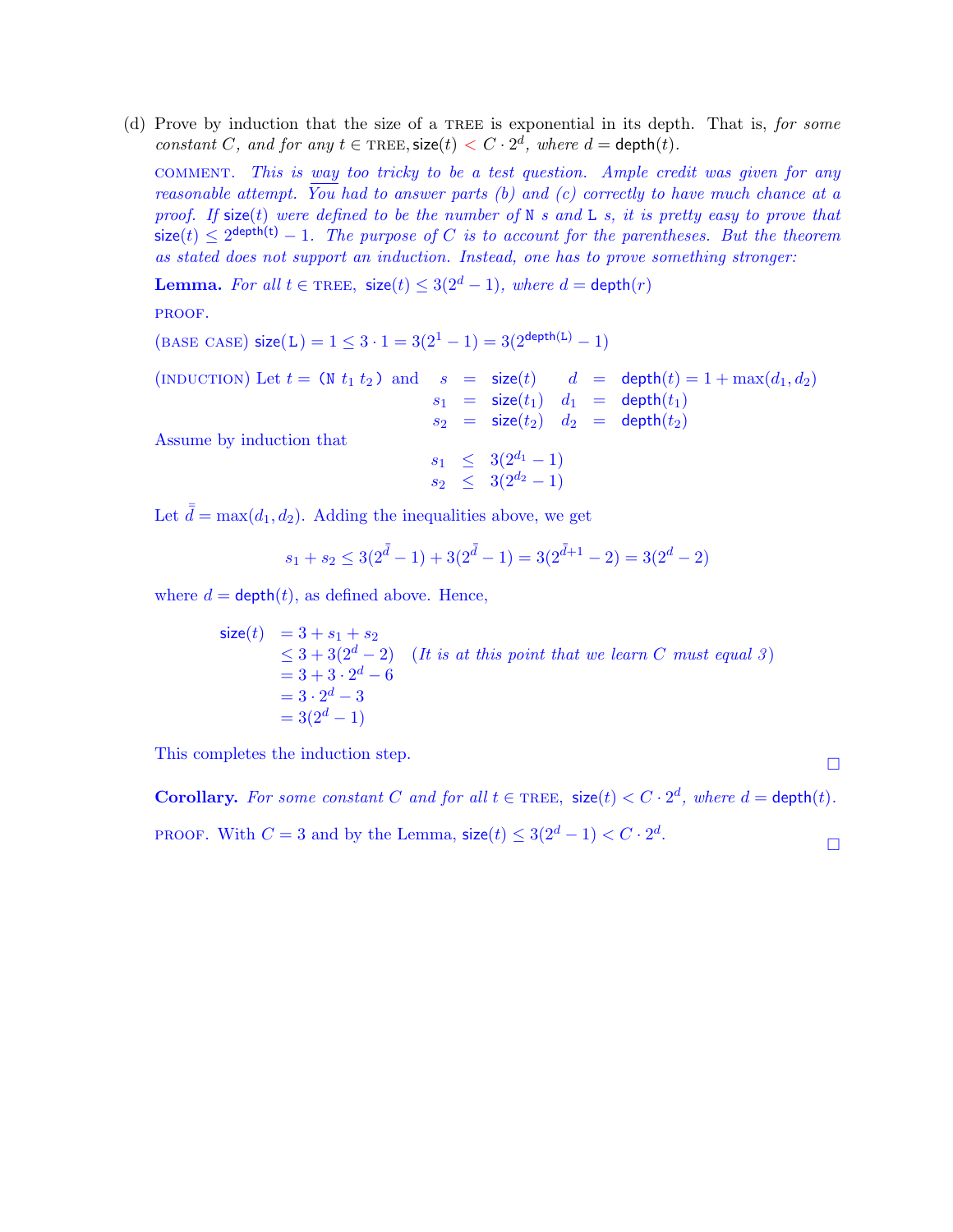7. (20 points) The *Theorem on Loop Invariants* from Chapter 5 says that to prove an assertion post holds after the while-loop executes,

| ${PRE}$  | INITIALIZATION: PRE $\Rightarrow$ INV.                                                              |
|----------|-----------------------------------------------------------------------------------------------------|
|          | while TEST do $\{INV\}$ BODY it suffices to prove: INVARIANCE: $\{INV \wedge TEST\}$ BODY $\{INV\}$ |
| ${POST}$ | TERMINATION: INV $\land \neg TEST \Rightarrow POST$ .                                               |

Use the Theorem on Loop Invariants to prove the program below computes  $A^B$ .

$$
\{x = A \land y = B\}
$$
  
begin  
begin  
 $z := 1$ ;  
while  $y \neq 0$  do  $\{z \cdot x^y = A^B\}$   
begin  
begin  $\text{begin}}\text{displayed} \\ \text{displayed} \end{array} \text{where} \\ \text{while } even?(\text{y})$  do  $\{z \cdot x^y = A^B \land y \neq 0\}$   
begin  $y := \frac{1}{2}y$ ;  $x := x \times x$  end;  
 $z := z * x$ ;  
 $y := y - 1$   
end  
end  
 $\{z = A^B\}$ 

There are two loops in the program, so there are two initialization, invariance and termination arguments.

(inner loop)

initialization. The each time the program reaches the inner loop, the outer loop's invariant is true, and this, together with the loop test  $even?(y)$  is just the inner loop's invariant.

INVARIANCE. If y is even, the inner loop body computes new values,  $x' = x^2$ ,  $y' = \frac{1}{2}$  $\frac{1}{2}y \neq 0$  and  $z' = z$ .. So  $z' \cdot x'^{y'} = z \cdot (x^2)^{\frac{1}{2}y} = z \cdot x^{2 \cdot \frac{1}{2}y} = z \cdot x^y = A^B$ . So the inner invariant is preserved.

TERMINATION. When the inner loop terminates, its invariant is true and  $y$  is no longer an even number. Hence it is also the case that the outer invariant remains true.

(outer loop)

INITIALIZATION. When the program first reaches the outer loop, we have  $x = A$ ,  $y = B$  and  $z = 1$ , so  $z \cdot x^y = 1 \cdot A^B = A^B$ .

invariance. The outer invariant still holds after the inner loop. The body of the outer loop assigns new values  $x' = x$ ,  $y' = y - 1$  and  $z' = zx$ . Thus,  $z' \cdot x'^{\overline{y'}} = zx \cdot x^{(y-1)} = z \cdot xx^{(y-1)} = z'$  $z \cdot x^y = A^B$  and the invariant is preserved.

TERMINATION. On termination we still have  $z \cdot x^y = A^B$ , but  $y = 0$ , so  $x^y = 1$ . Therefore the condition  $z = A^B$  holds as desired.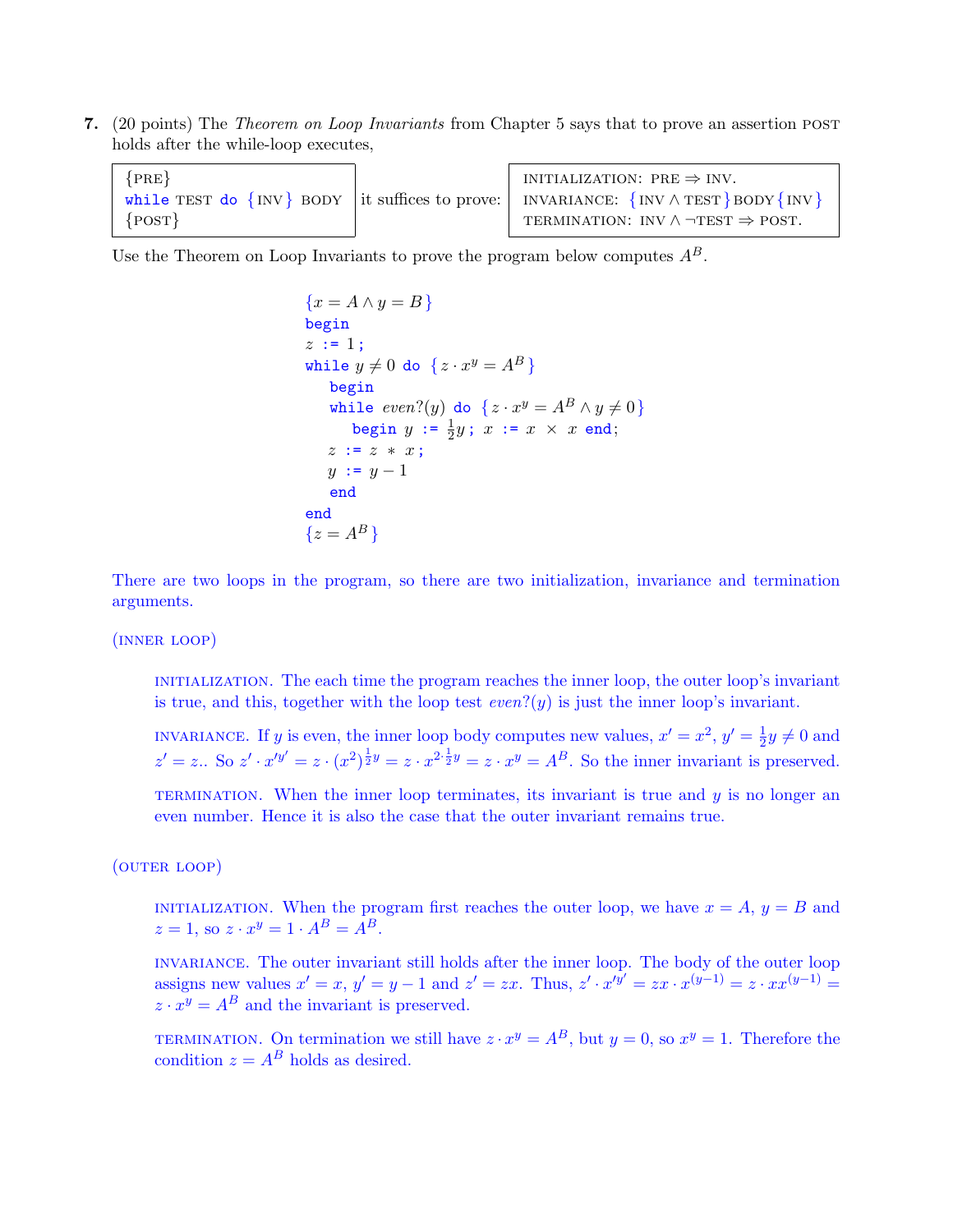- 8. (12 points) Let A be a set and  $R \subseteq A \times A$  a relation. On the left below is an inductive definition of a relation  $R^* \subseteq A \times A$ . The statements on the right explain what this inductive definition means. They define a sequence of relations,  $R_i \subseteq A \times A$ , whose union (or limit) is  $R^*$ .
	- 1.  $R \subseteq R^*$  1.  $R_0 = R$ 2.  $(a, b), (b, c) \in R^* \Rightarrow (a, c) \in R^*$ <br>2.  $R_{k+1} = R_k \cup \{(a, c) \mid \exists b \in A : (a, b), (b, c) \in R_k\}$ 3. nothing else  $3. R^* =$  $\int_{0}^{\infty}$  $i=0$  $R_i$
	- (a) For the relation depicted below-right, what are the sets  $R_0$ ,  $R_1 R_2 R_3$ ?

$$
R_0 = \{(a, b), (b, d), (b, c), (e, f), (f, e)\}
$$
  
\n
$$
R_1 = \{(a, b), (b, d), (b, c), (e, f), (f, e), (a, d), (a, c), (f, f), (e, e)\}
$$
  
\n
$$
R_2 = (same \ as \ R_1)
$$
  
\n
$$
R_3 = (same \ as \ R_2)
$$

(b) The "nothing else" clause means that there are no unnecessary ordered pairs in  $R^*$ . Prove: If S is any transitive relation that contains R, then  $R^* \subseteq S$ . HINT: use the more primitive definition of  $R^* = \bigcup R_i$ .

**Proposition.** For all  $n \in \mathbb{N}$ ,  $R_n \subseteq S$ .

**PROOF.** The proof is by induction on n. In the base case, it is given that  $R_0 \subseteq S$ .

(INDUCTION) suppose  $R_k \subseteq S \dots$  and let  $(x, y)$  be any element of  $R_{k+1} \dots$  Therefore  $R_{k+1} \subseteq$ A.  $\Box$ 

Now let  $(x, y)$  be any element of  $R^*$ . Then because  $R^* = \bigcup R_k$ , there must be some k for which  $(x, y) \in R_k$ . By the proposition,  $R_k \subseteq S$ , so  $(x, y) \in S$ . Since  $(x, y)$  was arbitrary, we have shown that  $R^* \subseteq S$ .